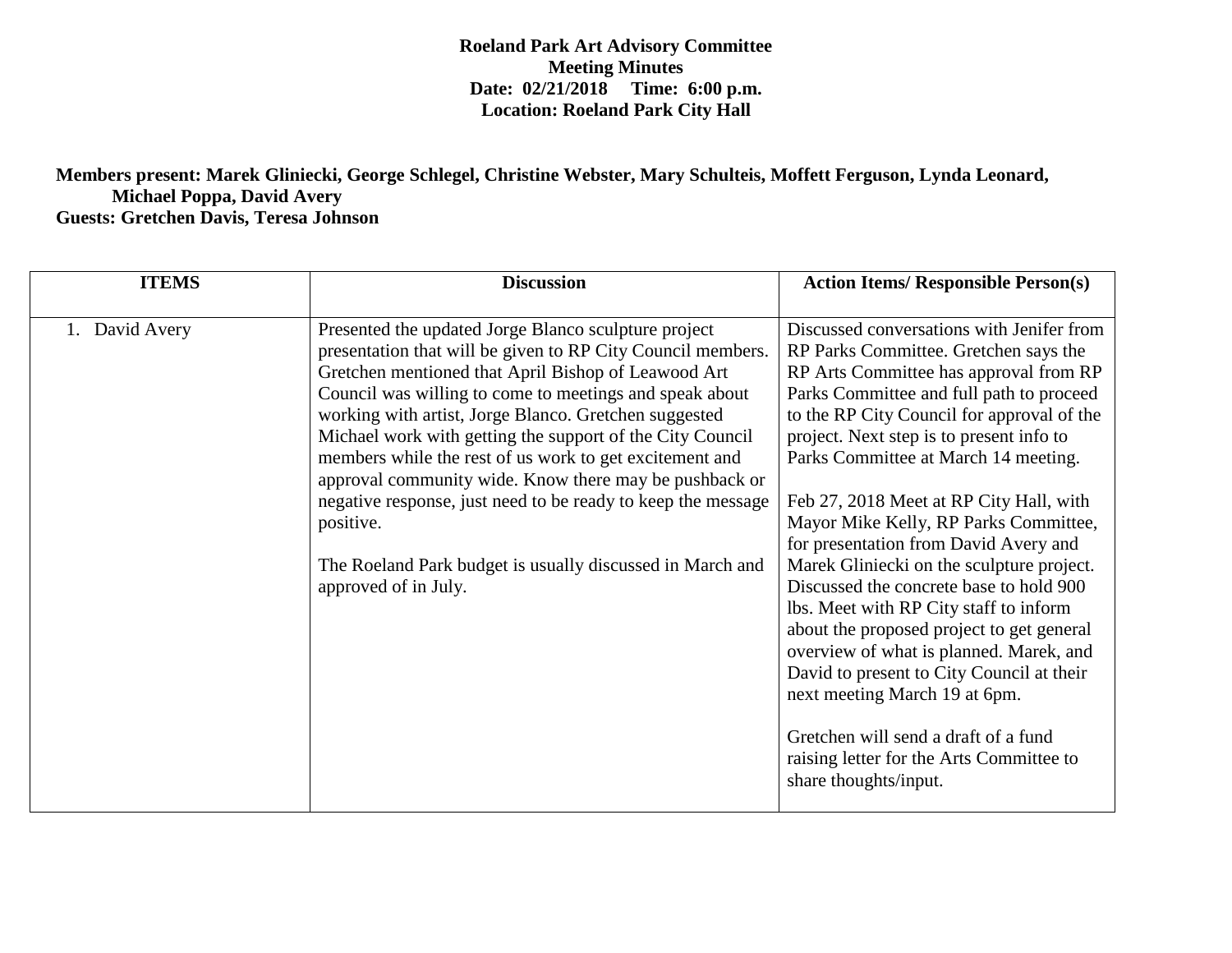| 2. Current funds in budget<br>available to repair<br>sculpture | Industrial Tree still needs to be rechromed, along with other<br>repairs to sculptures already on site within Roeland Park.<br>Discussed what approvals are needed from RP City staff.<br>Gretchen has the name of someone to do the installation.<br>Annual maintenance of the sculpture will be around<br>\$500.00 for cleaning, rental of a lift, etc. Five years of<br>maintenance is included in the contract.<br>Gretchen said any overage in the special fund will be kept<br>to purchase future sculpture for the city. | Need to get RP City Engineer to stamp the<br>drawings. Public Works Director needs to<br>approve the installation. Jorge Blanco<br>requests the city to have \$150,000.00<br>liability insurance for the artist for the<br>installation. Need to inquire from an<br>attorney if the donation of the sculpture<br>becomes property of the City of Roeland<br>Park.<br>George suggested we speak with city of<br>Leawood arts people about any issues they<br>have had with the maintenance or<br>anything else with the Jorge Blanco<br>sculptures they have on display. |
|----------------------------------------------------------------|---------------------------------------------------------------------------------------------------------------------------------------------------------------------------------------------------------------------------------------------------------------------------------------------------------------------------------------------------------------------------------------------------------------------------------------------------------------------------------------------------------------------------------|-------------------------------------------------------------------------------------------------------------------------------------------------------------------------------------------------------------------------------------------------------------------------------------------------------------------------------------------------------------------------------------------------------------------------------------------------------------------------------------------------------------------------------------------------------------------------|
| 3. George Schlegel<br>opportunity for gift to city             | George has a friend who is the great grandson of artist,<br>Henry E. Mosler. He has a work he would like to 'gift' to<br>Roeland Park Arts Committee. Mosler has a painting in the<br>Nelson-Atkins Museum collection. Since the piece seemed<br>not too significant and we have no proper place to display<br>or store the work it was determined not to accept the gift.<br>Christine motioned that we thank him for the offer but we<br>regretfully cannot accept it at this time.                                           | We discussed the work could be auctioned<br>for fund raising.                                                                                                                                                                                                                                                                                                                                                                                                                                                                                                           |
| 4. Christine Webster, egg<br>decorating project                | Christine has located some ceramic eggs that could be<br>decorated by the RP Arts Committee and used as a special<br>gift to the participants in the RP Easter Egg Hunt to be held<br>at the RP Community Center. Lynda offered that she could<br>make some papercrete eggs and we could decorate all the<br>eggs at her studio.                                                                                                                                                                                                | It was decided to meet on a future date to<br>decorate eggs and get them to the RP<br>Events Committee in time for Easter Egg<br>hunt.                                                                                                                                                                                                                                                                                                                                                                                                                                  |
| 5. Arbor Day                                                   | It was decided that since there were time constraints and the<br>city staff was working on projects in R Park the Arts<br>Committee would not do anything special for Arbor Day.                                                                                                                                                                                                                                                                                                                                                |                                                                                                                                                                                                                                                                                                                                                                                                                                                                                                                                                                         |